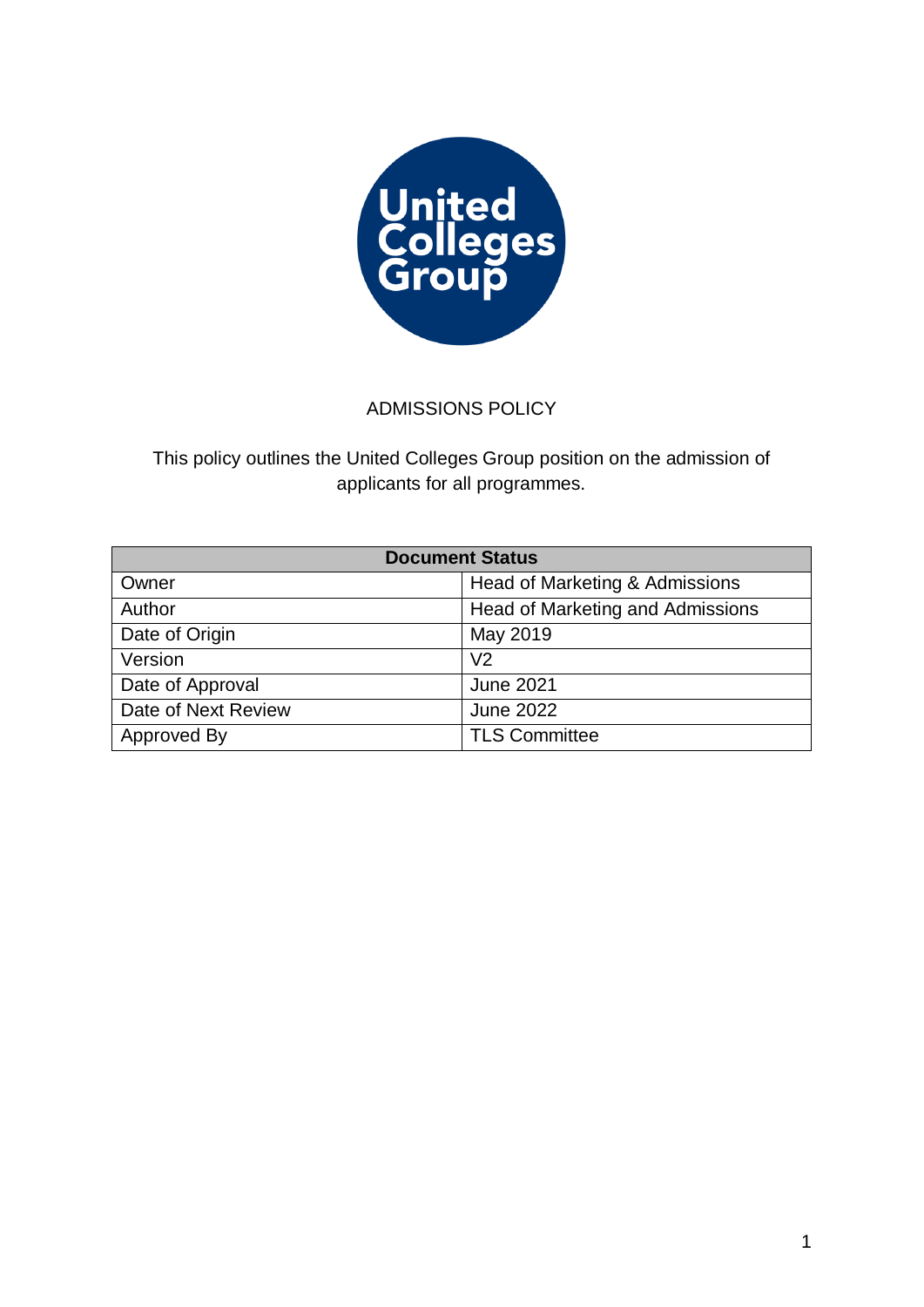# **Admissions Policy**

The United Colleges Group welcomes applications from all individuals with the motivation to learn and the potential to succeed. We are committed to ensuring equality of opportunity for all individuals seeking a place on a programme of study. No applicant will be refused admission on the grounds of; age, disability, gender reassignment, pregnancy and maternity, race, religion or belief, sex, sexual orientation, however, the Group does reserve the right to recruit appropriately to age related provision and, in particular in specific 16-18 or adult areas.

It is the intention of this policy to:

- Ensure that staff making admission decisions are equipped with the required judgments and competency to undertake such a role and responsibility
- Ensure accuracy of promotional activities, the relevancy and accessibility of information that will enable applicants to make an informed decision
- Ensure selection policies and procedures are clear, impartial and more so inclusive to all applicants with entry requirements, both academic and non academic are used to underpin such judgement during selection
- Ensure impartial advice and guidance is delivered to meet the demands of the individual

The United Colleges Group of Colleges operates an open Admissions Policy that ensures fair, transparent and equitable treatment of all applicants and is committed to providing a flexible, high quality teaching and learning environment, focused on supporting students in achieving their full potential. The College Group believes in a student body that is diverse in terms of background and experience, with all students contributing to a stimulating learning environment.

The applicant will be offered a place provided that:

- The Group offers a programme suitable to meet their needs
- They meet the entry requirements at the point of enrolment for the level o provision they have applied for. In some cases, further information may be requested from the applicant's school or previous place of learning to assist in our evaluation of their suitability of a place on a chosen course. In extraordinary circumstances applicants may be requested to provide additional evidence of their suitability for a course.
- There are spaces available on the course.
- For applicants who declare that they have a criminal record or there are safeguarding concerns for other members of the college community, their placement will be subject to a risk assessment completed by the Community Liaison Officer following receipt of additional information which may include a Criminal Record Disclosure provided by the applicant.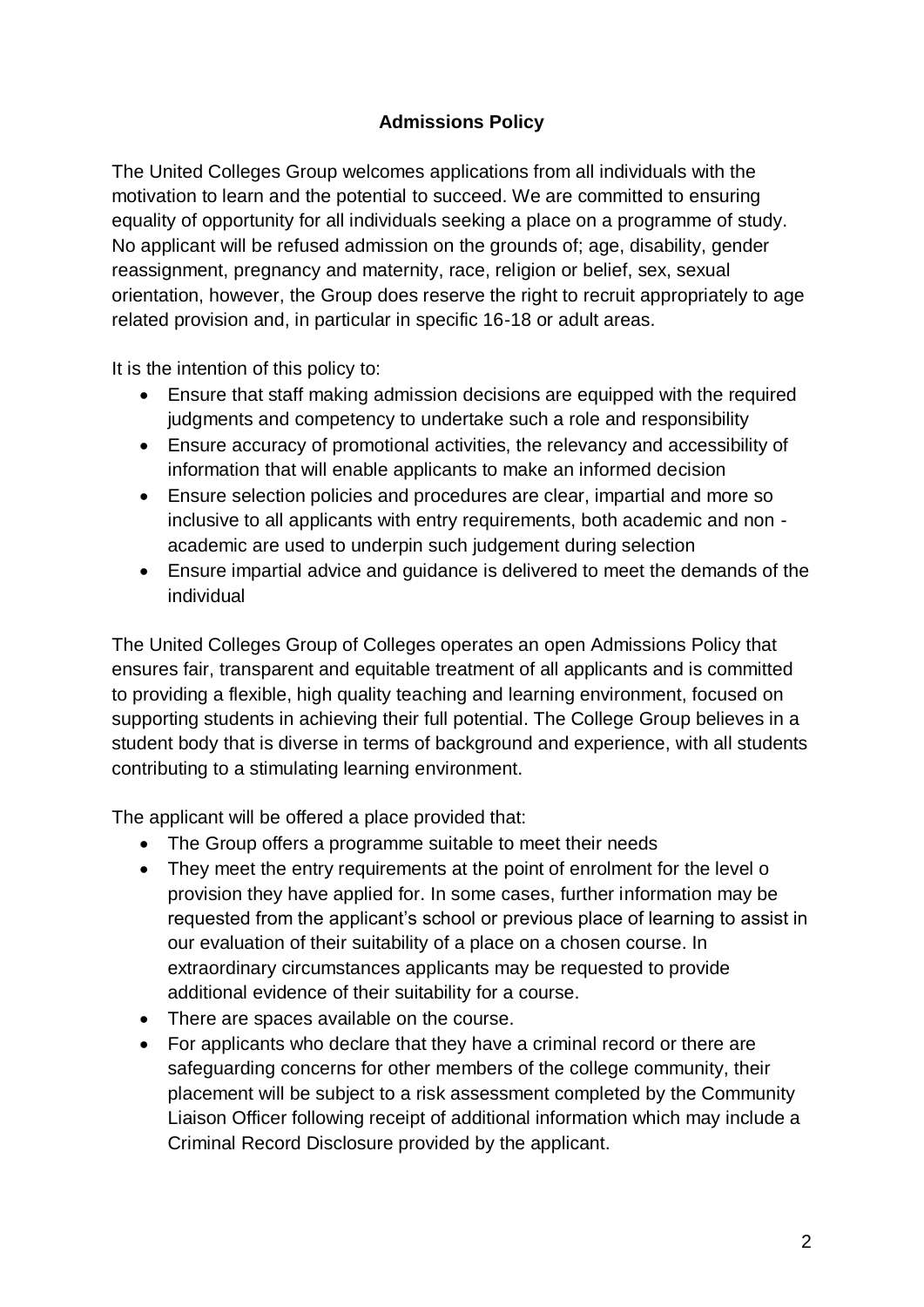Circumstances in which a place may not be offered:

- Applicants who declare they have been living outside of the UK for the last 3 years will be asked to bring their passport and any visa documentation and this will be checked by a college representative.
- Where the applicant has declared a criminal record or pending court case and the risk assessment leads to the conclusion that they pose too great a risk to grant admission. Where there is a safeguarding concern for a member of the College community.
- If the applicant has previously been excluded from this or another educational institution.
- If the Group is unable to provide a suitable learning programme or the applicant is not academically or vocationally suitable, and the stated entry criteria will not be met and no reasonable alternative offer can be made.
- Applicants who have outstanding debts to the Group.
- Applicants for programmes that require a DBS police check, such as Childcare courses. The outcome of the check will be taken into account.
- Failure to declare a criminal record may lead to the immediate withdrawal of any offer of a place. This duty to declare is ongoing for the duration of the student's time at the Group. For enrolled student's failure to declare may result in the student being excluded under the College's Student Disciplinary Procedures.
- We may ask applicants who have indicated a recent recurring or significant health condition to provide a medical report on their condition. These reports do not form part of the selection process and will only be shared with relevant key professionals within the college. The nominated member of staff for Disability is responsible for advising on reasonable adjustments for students with learning difficulties and disabilities, in line with the Equality Act 2010.
- If an applicant is in the possession of an Education and Healthcare Plan the suitability of the course, for which they applied, will be discussed with the relevant curriculum team in conjunction with the Disability Officer

In general, a 16-18 year old will follow a course which is usually a single qualification aim; a programme of study and is usually a collection of courses. Both can be studied either fulltime (540 hours or more) or part-time (less than 540 hours). A 16- 18 year old student will be expected to be studying a full-time study programme unless they are; employed, completing an apprenticeship or following a recognised traineeship. A student with an Education Health Care Plan (EHCP) has funded study up to and including the age of 25 years as long as they are able to demonstrate that they are progressing in their learning. Adult students will have a variety of programme lengths depending on the type of course or programme applied for.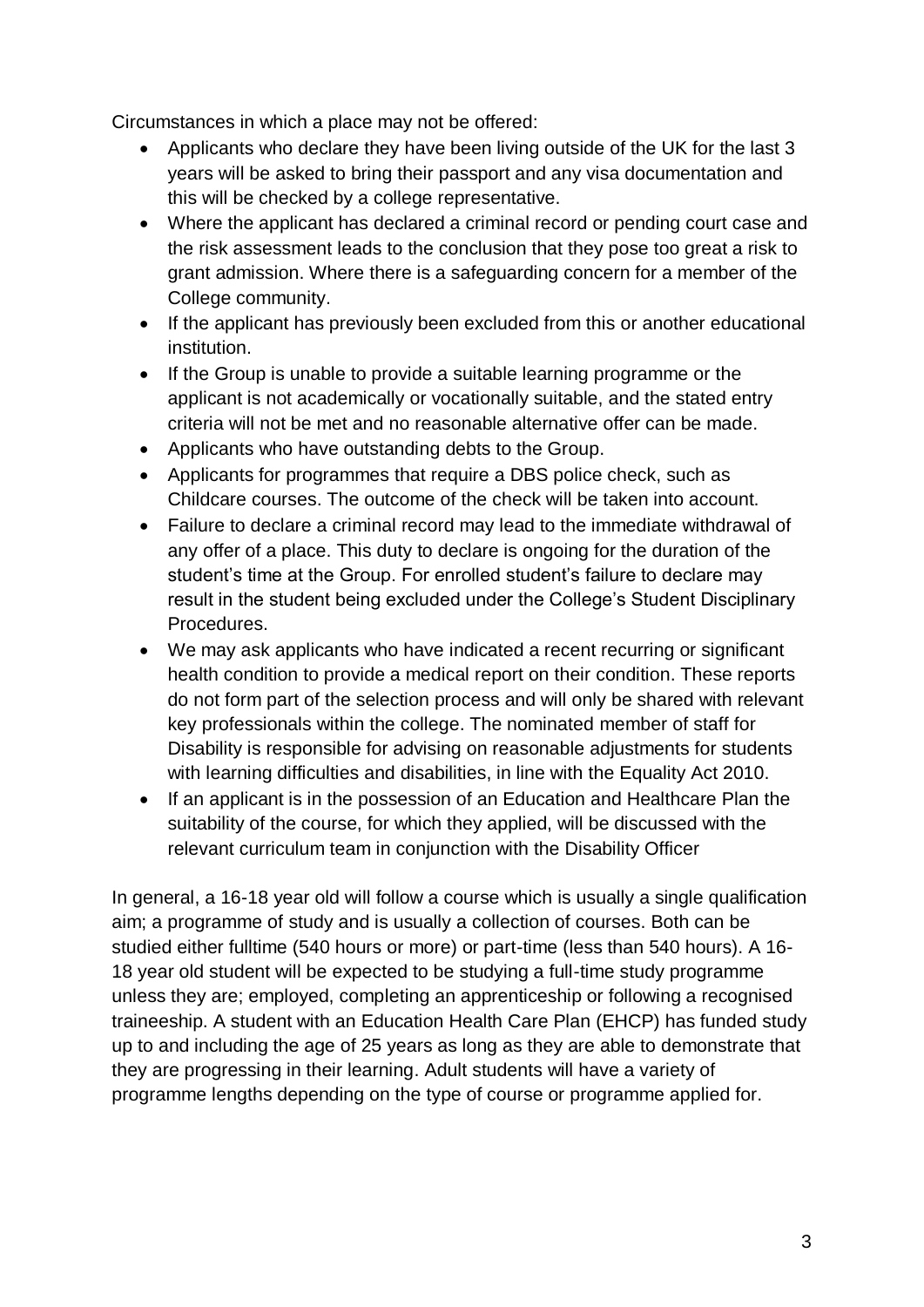## **Admissions Procedures:**

## **Stage 1 Pre-application**

There will be clear written entry criteria for every course. Entry requirements will be determined and published for respective levels of study. However, each course will have a clear statement on entry requirements, and this will be displayed in the course information provided on each individual College website.

Opportunities for students to view each respective College within the group and its facilities prior to the commencement of a course will be organised by holding; Open Days, Advice and Guidance sessions, the interview and Welcome Days. Please check each College website for further details.

Open Days allow prospective applicants the opportunity to see each College's curriculum offer and to establish a wider understanding of its culture and objectives.

Advice and Information is available from each College with qualified careers advisors available to answer any questions students may have about their future study and options.

### **Stage 2 – Application stage**

All applicants must have an application form in order to be considered. All applicants that meet the entry criteria for full time courses or part time programmes where an interview is required will be interviewed. At the interview, the Student's programme choice will be discussed, and a provisional agreement reached on the most appropriate programme of study.

Any applicant with a need for support will be required to have a meeting with the Student Assessment and Support Services to ascertain the level of support required. The offer of a place is subject to the college being able to meet the applicant's needs.

Applicants with any outstanding debts to the College Group either financial or material will be required to clear these debts before their application is progressed.

The College Group may request references and/or school reports for a potential student where necessary.

Students must provide the information to allow Disclosure and Barring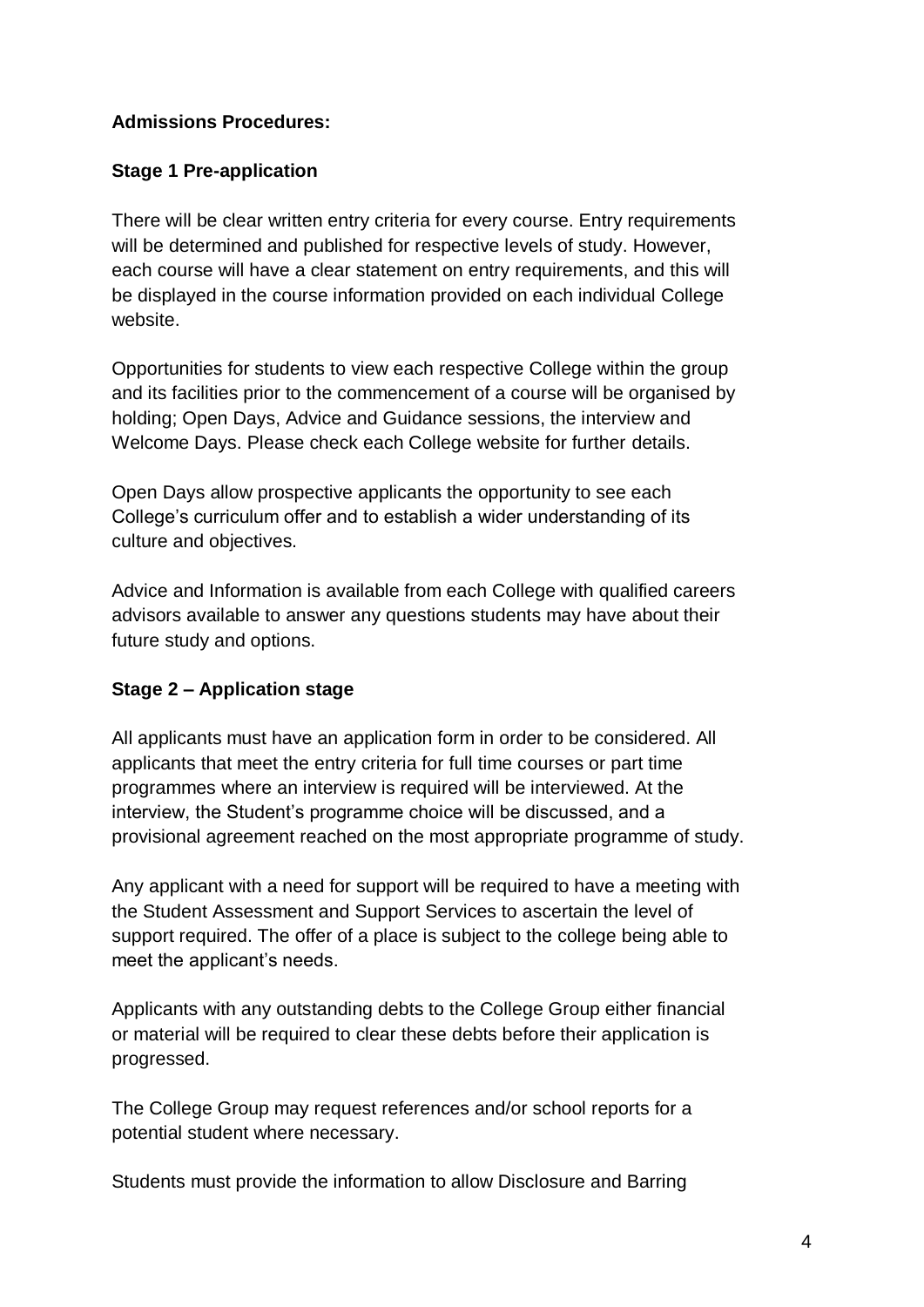Service (DBS) checks to be made prior to entry on courses for all work experience providers and employers; for example: in areas such as Teaching Assistants, Early Years and Health and Education programmes. This is to ensure that students have every chance to gain work experience opportunities and employment in their career choice at the end of the programme.

Existing College students wishing to undertake a further programme of study will follow the current students' progression policy but are required to fulfil the relevant entry criteria to progress.

# **Stage 3 – Offer**

All offers of places and enrolments at the United Colleges Group are made on the basis of:

- There being sufficient demand for the course offered
- There being sufficient spaces available on the course concerned
- Meeting the published entry requirements of the chosen programme
- Suitable references and checks as required

Where College staff identify that a student is unsuitable for their particular programme, they will refer them for another interview or a guidance interview by completing the College's interview paperwork.

All interview paperwork not resulting in an offer must be forwarded to the Support Services/Admissions Team at each College at the end of each interview session in order for alternatives to be considered and appropriate advice and guidance provided.

Disabled applicants and applicants with learning difficulties may access appropriate support. Applicants are encouraged to declare as early as possible but can declare at any stage of the application process, on declaration they will be referred to a member of the Additional Learning Support or Student Support Team.

Applicants who have declared on their application that they are a non-EU/EEA National or have lived outside of the EU/EEA in the past three years will need to provide evidence of their status with regards to immigration and permission to reside in the UK. Information collected in the admission and enrolment processes will adhere to the current legislation concerning data protection and the College Group's Data Protection Policy.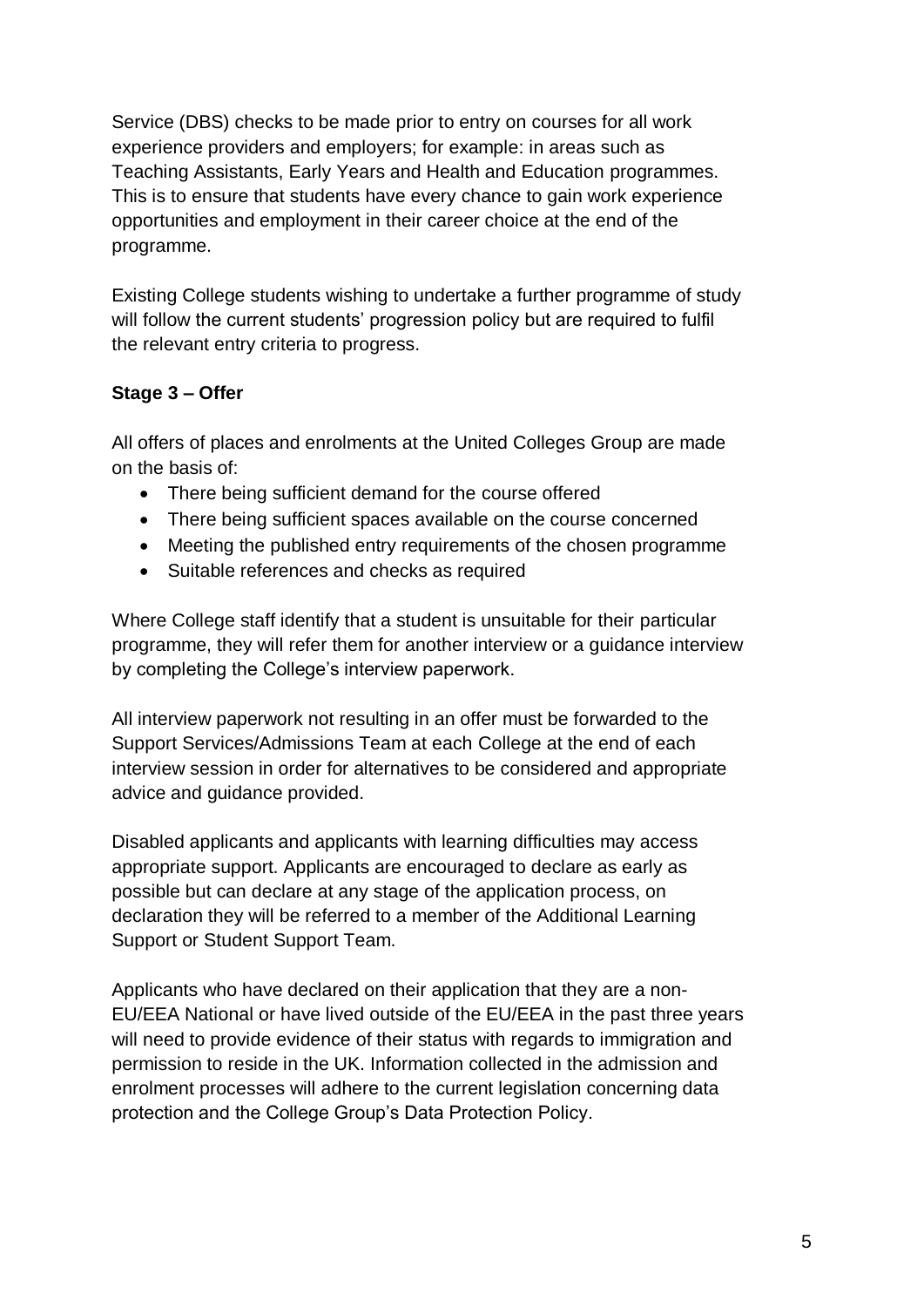# **Appeals Process**

Applicants who wish to appeal against any decision during the admissions process should contact the Head of Marketing & Admissions. All appeals should be made in writing within 10 days. Assistance with this will be provided if required on request. The Head of Admissions, or a nominated representative will collate all relevant evidence for review. This evidence should include:

- Appeal letter
- Application form
- Interview Records
- Any other relevant information such as references etc.

The Head of Admissions or a nominated representative will assess the evidence and the applicant will be notified in writing of the panel's decision within 10 working days.

The decision of the Head of Marketing and Admissions is final. A record of the panel discussion and decision with specific reasons will be retained in admission.

## **14-16 Provision (only applicable when 14-16 provision is offered)**

If 14-16 Provision is part of United Colleges Group. The provision will offer a highquality learning experience to young people for whom a full time KS4 school provision has not been successful. The 14-16 College provision is focused on providing excellence in learning balanced with high levels of student support. The 14-16 provision has been created in line with the local need to provide educational placements for KS4 learners looking to study in a variety of subjects, including English and maths.

United College Group is committed to ensuring equality of opportunity for all 14-16 that will be achieved by:

- Ensuring that all applications are managed in a manner that is clear, fair, explicit and consistent
- All places are offered and allocated in accordance with the Group's 14-16 Provision Admissions Policy

The admission arrangements for the 14-16 Provision will explain:

- How applications to the College should be made and the process for applicants (via borough or school)
- How places will be allocated
- Key criteria for successful transition to the College's post-16 provision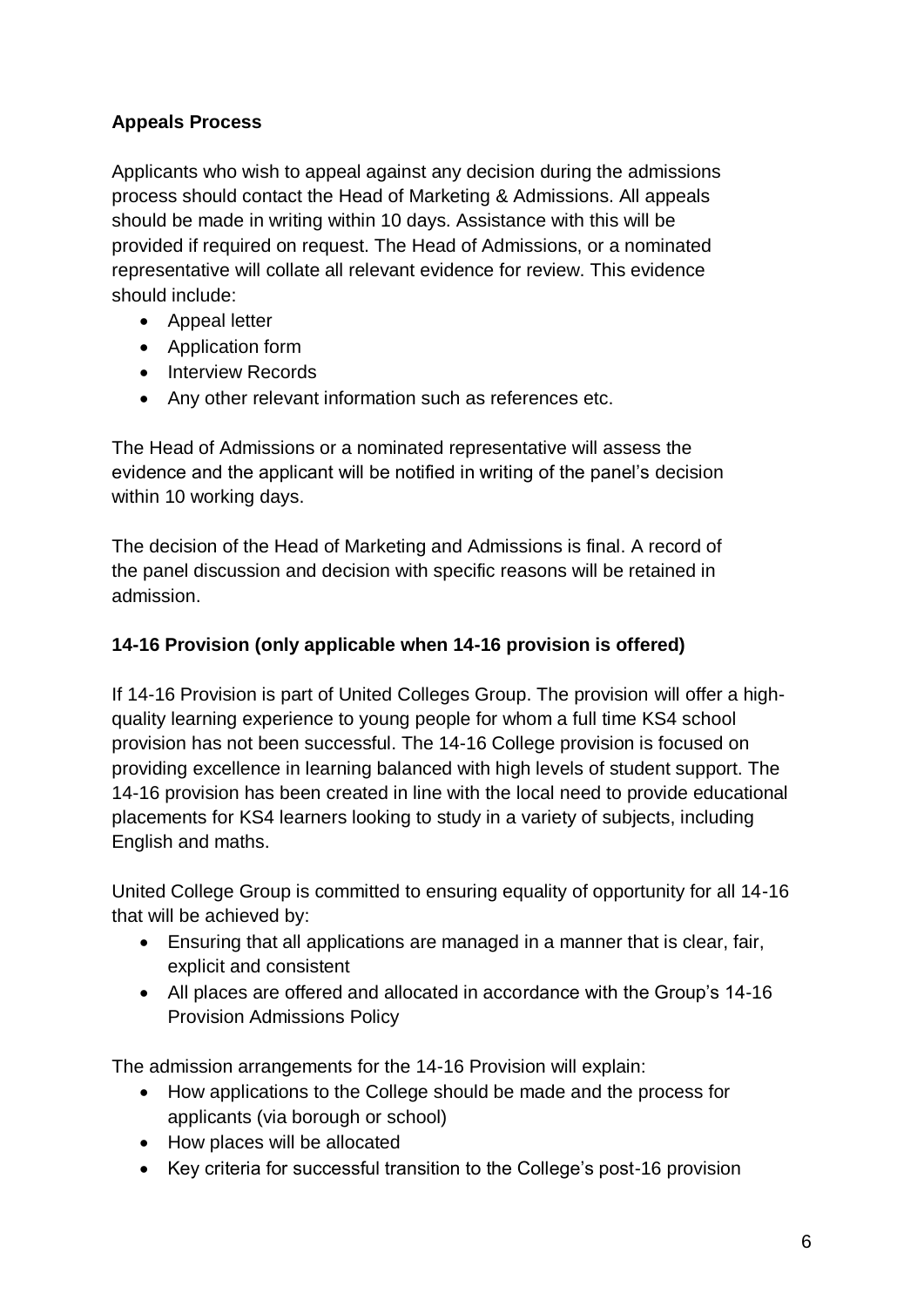The College's 14-16 Provision is not limited to any capped admissions number. It is anticipated that the College will have groups that will enable efficient delivery that will provide a stimulating and rewarding learning experience. The space occupation of the sites will be taken into account when allocating places.

Arrangements for application for places at the College's 14-16 Provision at year 10 and 11 should be made directly to pupil admissions at the London Boroughs of Brent. The College offers multiple entry points throughout the academic year at KS4. Interested young people and their parents/carers will be invited to participate in a tour and interview at the College to discuss individual needs and the curriculum offer. Only once an application is received and an interview has taken place, will consideration be given to an offer of a place – this supports both the College and the student.

Interview and induction will enable students to learn more about their programme of study and they will receive personalised guidance and support. Following enrolment all students will participate in the College of North West London 14-16 Provision induction process, which includes personal guidance, support and progression planning.

# **14-16 Students Progression and Appeals Process (if applicable)**

We would expect current students to progress and they should be encouraged to do so. The conditions to progress will be the same as those for external applicants. If students meet the published entry criteria there will be no barriers to progression. Key Criteria for successful transition to the College post 16 Programmes of Study:

- Student attendance, behaviour and effort at their current school must demonstrate a positive attitude to education.
- Skills in English and mathematics must be adequate to study within the chosen vocational areas.
- Internal progression to be completed with the student and personal tutor. Students will be invited in for an interview towards the end of the academic year to prepare for transition.

Parents/carers or students whose application for a place is unsuccessful are entitled to appeal. This appeal can be made via the school or borough or the Independent Appeals Panel which will act in accordance with the provisions of the 'Schools Admissions Appeal Code' published by the Department for Education.

Information on how to appeal will be provided with the confirmation that an application has been declined and can be accessed by contacting the Head of Admissions.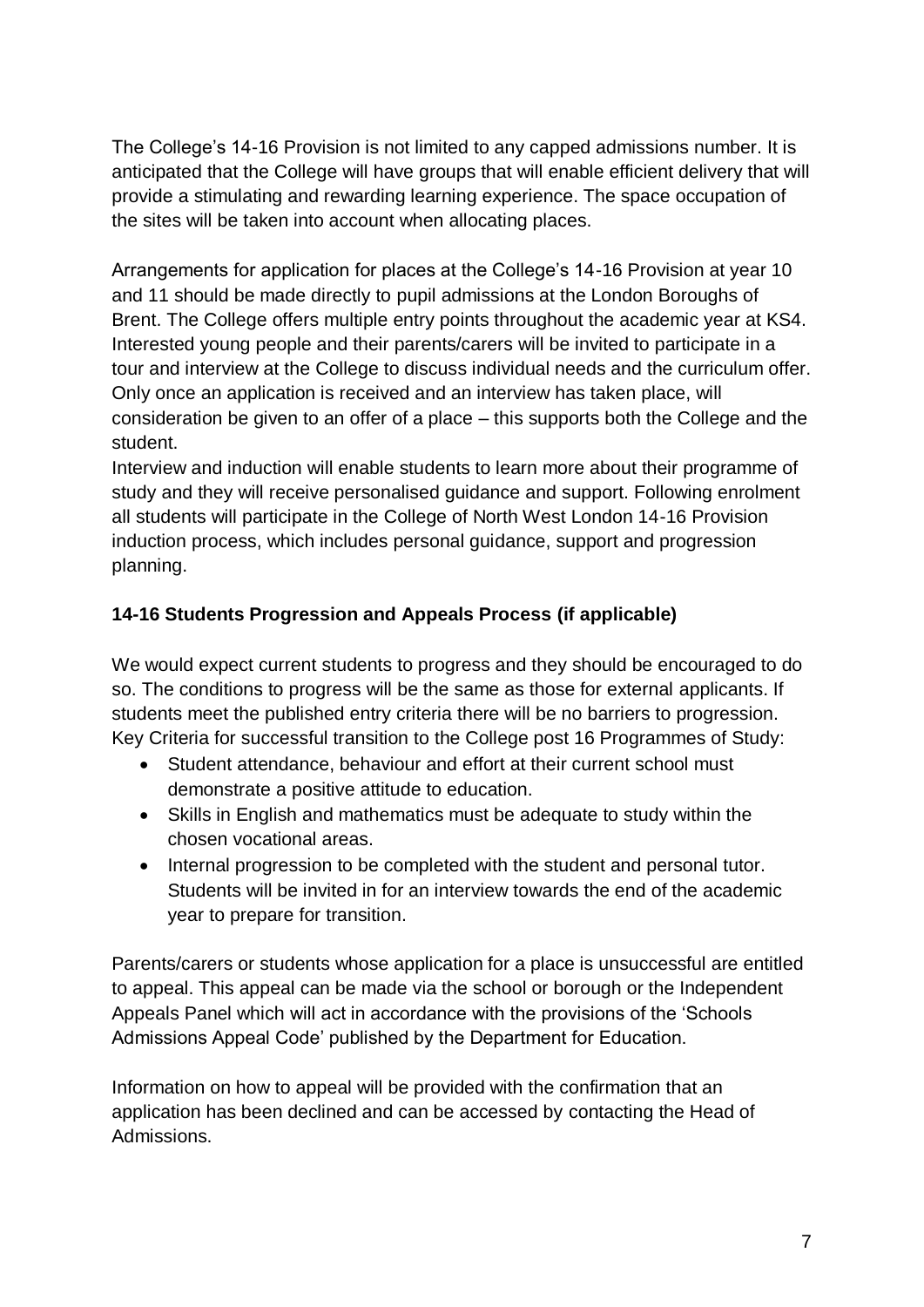#### **Students with Additional Needs**

All students are encouraged to disclose on their application form any medical conditions, learning difficulties or physical or sensory disability so that we can discuss with them how they might be supported in their learning to fulfil their academic potential.

Students with an EHCP will undergo a consultation and, where appropriate, a needs analysis assessment, prior to enrolment.

We expect all declarations to be supported in writing and with independent documentation where required. Applicants will be required to attend a support assessment/interview before their curriculum interview to ensure that appropriate support can be planned and put in place.

All applicants are considered for admission on the basis of their willingness to learn, attitude, educational performance and professional experience that provides evidence of ability to meet the demands of the chosen course.

All applicants will have access to impartial advice and guidance and information about courses, progression and funding upon which appropriate and informed decisions are made.

This policy applies to all applicants (including late applicants) who are seeking admission to United Colleges Group, for any programme of study, Higher Education and those who are already at the College and wish to progress from one programme of study to another.

The college adheres to the principles and expectations as outlined in the SEND Code of Practice. The full SEND Code of Practice can be found at the following link; <https://www.gov.uk/government/publications/send-code-of-practice-0-to-25>

### **Applicants and Students with Criminal Records**

The United Colleges Group does not wish to debar individuals with criminal records from taking advantage of the opportunities provided by further education. In general, a criminal record is not be regarded as an obstacle to studying at the College Group. In any event, the College Group will not take into account, when dealing with existing students and selecting applicants for admission, criminal convictions which are deemed "spent" under the terms of the Rehabilitation of Offenders Act 1974 unless such convictions are deemed as "exceptions" under the terms of the Rehabilitation of Offenders Act 1974 (Exceptions) Order 1975. If spent offences are required to be